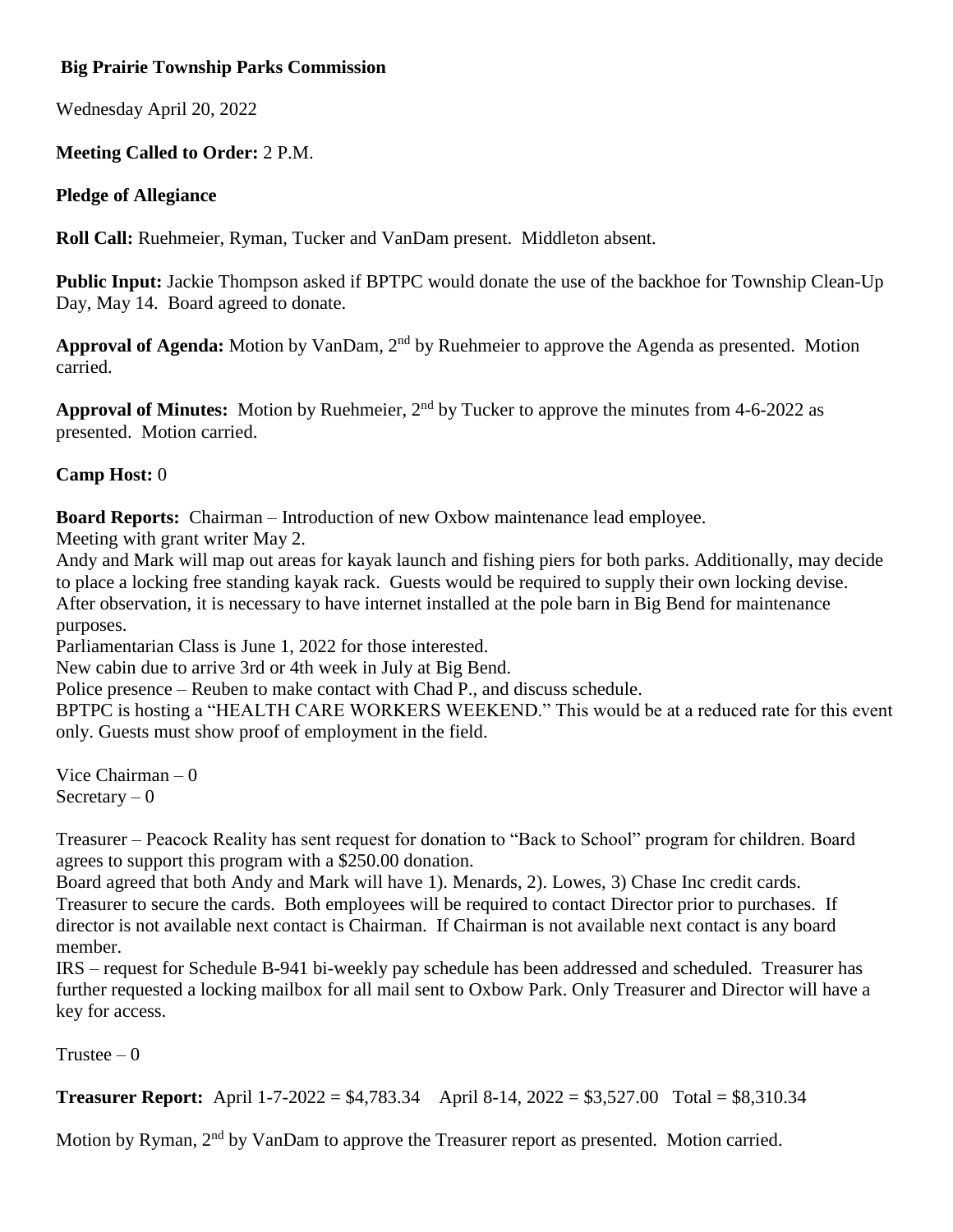**Present & Pay Bills:** Motion by VanDam, 2<sup>nd</sup> by Ryman to pay the bills as follows, Gross payroll week ending April 14, 2022 = \$11,528.25. Bills = \$19,286.31. Motion carried.

**Grant Report:** Welcome Center grant has been accepted. Review to take place between now and October. Notification in December if granted or declined.

**Maintenance Report:** Oxbow – recommended purchase of walk behind blower for leaf clean up.

Cabin 1 – needs roof replaced. Roof over porch – need wood replaced. Vinyl screen door, decking sealed and power washed are on the list for improvements.

Cabin 2 – inside flooring needs redone. Vinyl screen door, decking sealed and power washed are on the list for improvements.

Outhouse – across from beach – roof overhang need repaired.

Lot 77 – breaker needs replaced.

Garage/Shop – needs gravel.

Proposed to provide each employee a tool bag with average daily used tools. Mark will provide a list of needed tools and costs for each bag at the next meeting. Board to then decide.

Bathhouse 3 – concrete approach will be installed by park employees to shore up eroded slope. Mulch to be added to sandy area.

New bathhouse – shower faucets were not properly winterized. New valves are needed before usable. Handicapped shower needs replacing as well.

BB & OX - Board decided there will be absolutely NO PARKNG on the Greenbelt. This includes short term parking for any reason.

Board discussed and determined that seasonal guests who wish to park in visitor parking **must** additionally purchase a visitor seasonal pass. Both seasonal and visitor passes must be affixed to windshield when utilizing any visitor parking.

Genie Lift – Explore options to replace lift with another type of lift.

Harley Rake – looked into other options. Discussed a possible Box Blade. Reviewed quotes of three price ranges.

Motion by Ruehmeier,  $2<sup>nd</sup>$  by Tucker to purchase one (1) BB15/25 Series Box Scrapper for the amount of Twenty-Four Hundred dollars (\$2,400.00). This will be used for one year then determined if  $2<sup>nd</sup>$  purchase should be made. If  $2<sup>nd</sup>$  is purchased each park will have their own. Motion carried.

REGARDING 50 AMP SERVICE – other than 2 at BB and 3 at Oxbow parks, no other 50 amp receptacles will be available. Park electrician has determined that line size is inadequate for any further upgrades.

**Director Report:** Oxbow - Lot #10 to be a fall project as there is not enough time to remove current medium and replace with either dolomite or grass.

Big Bend – Camp 1 – lots 2-4 will remain open after hot boat and blocked after October 15, 2022 for maintenance. Previous minutes state they would be blocked after hot boat for maintenance.

Incident – BB office - wall furnace, child touched and burnt. Did not need medical attention. This unit will be moved to a safer location as the office will be remodeled.

Heartsaver, First Aid, CPR and AED training – Newaygo County - \$30.50 per participant. Board decided to send; Oxbow – Teresa, Mark, Becca, Carol and Laura. Big Bend – Andy, Jennifer, Shari and Jimmy M. Teresa to make arrangements.